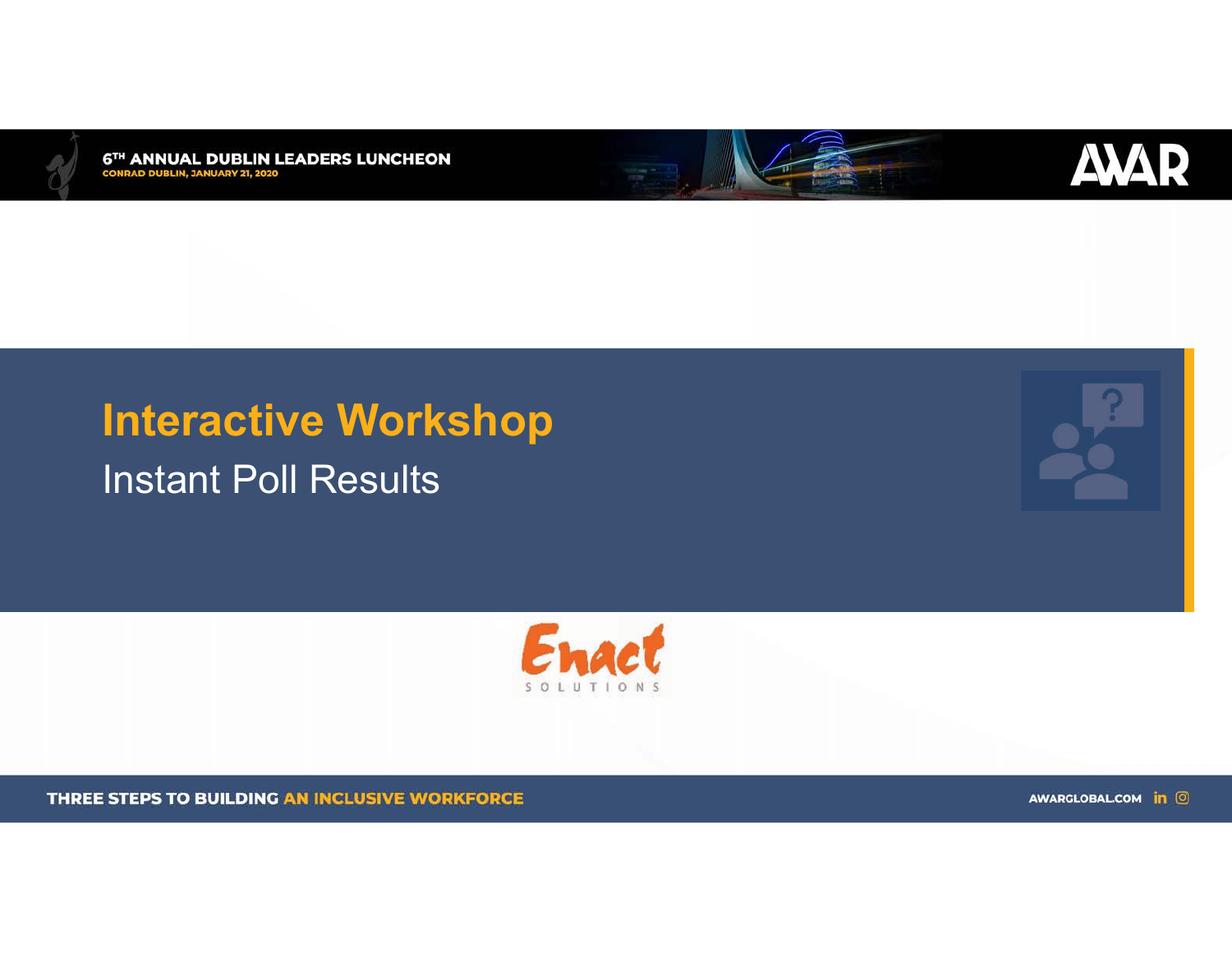# Which of the following, if any, have you seen in your organization? (select all that apply)

- 1. Subjective vs. objective selection criteria ("right fit", "safe pair of hands")
- 2. Decision making in informal conversations that exclude some decision makers ("where's Madeline")
- 3. Favorable view of women for alpha male characteristics ("loves a drink, "great on the golf course´)
- 4. Favorable bias towards employees already in the ³fast track´ program
- 5. Negative expectation of future maternity ("is she a career woman, in it for the long slog?")
- 

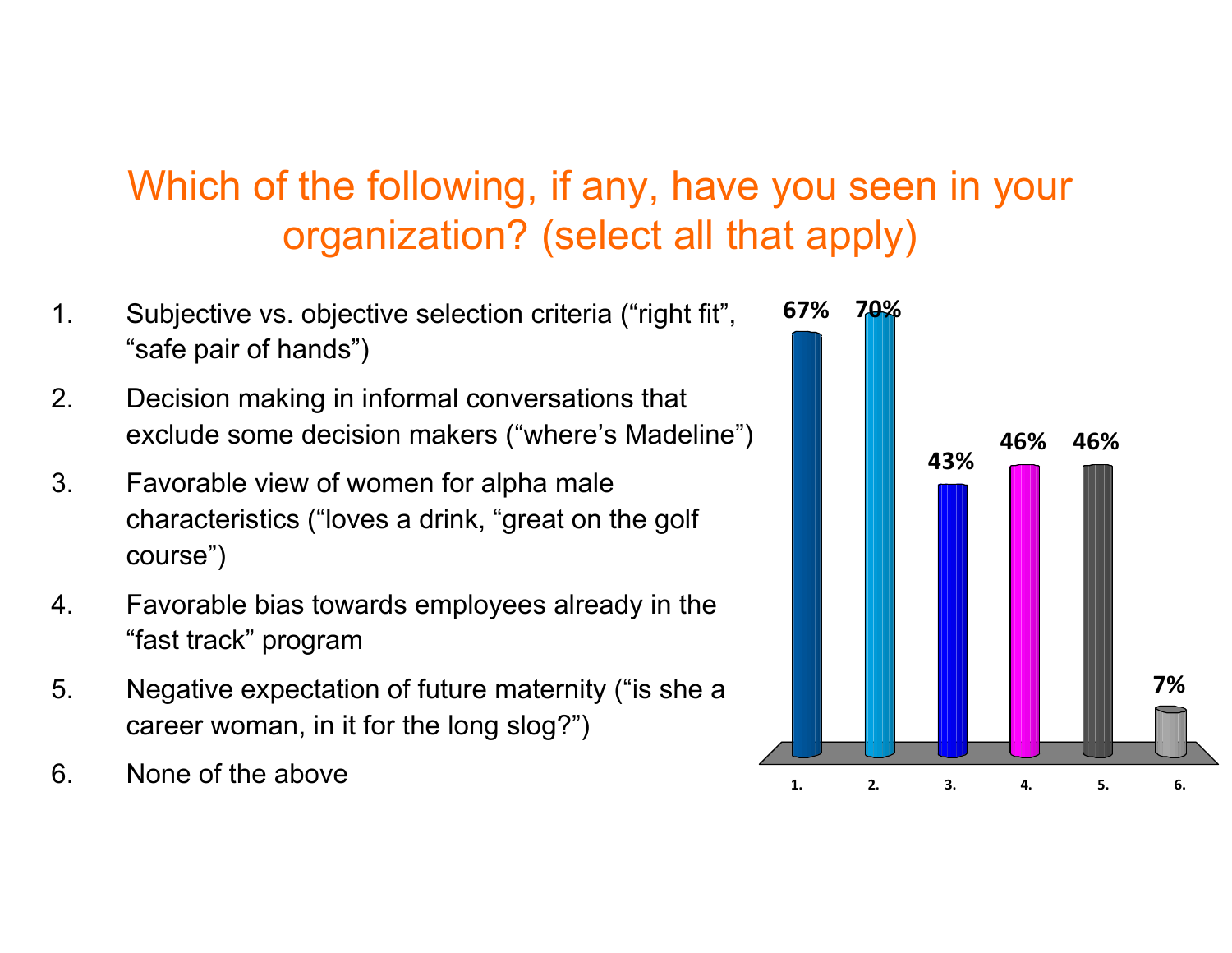What reasons, if any, could be contributing to the different leadership styles at play? (select all that apply)

- 1. Marsha identifies with the "commandand-control" management style of senior colleagues and role models such as Bob
- 2. Joseph has had exposure to a broader range of professional experiences and a culture encouraging critical thinking
- 3. Marsha and Joseph have different personalities and cultural backgrounds
- 4. None of the above

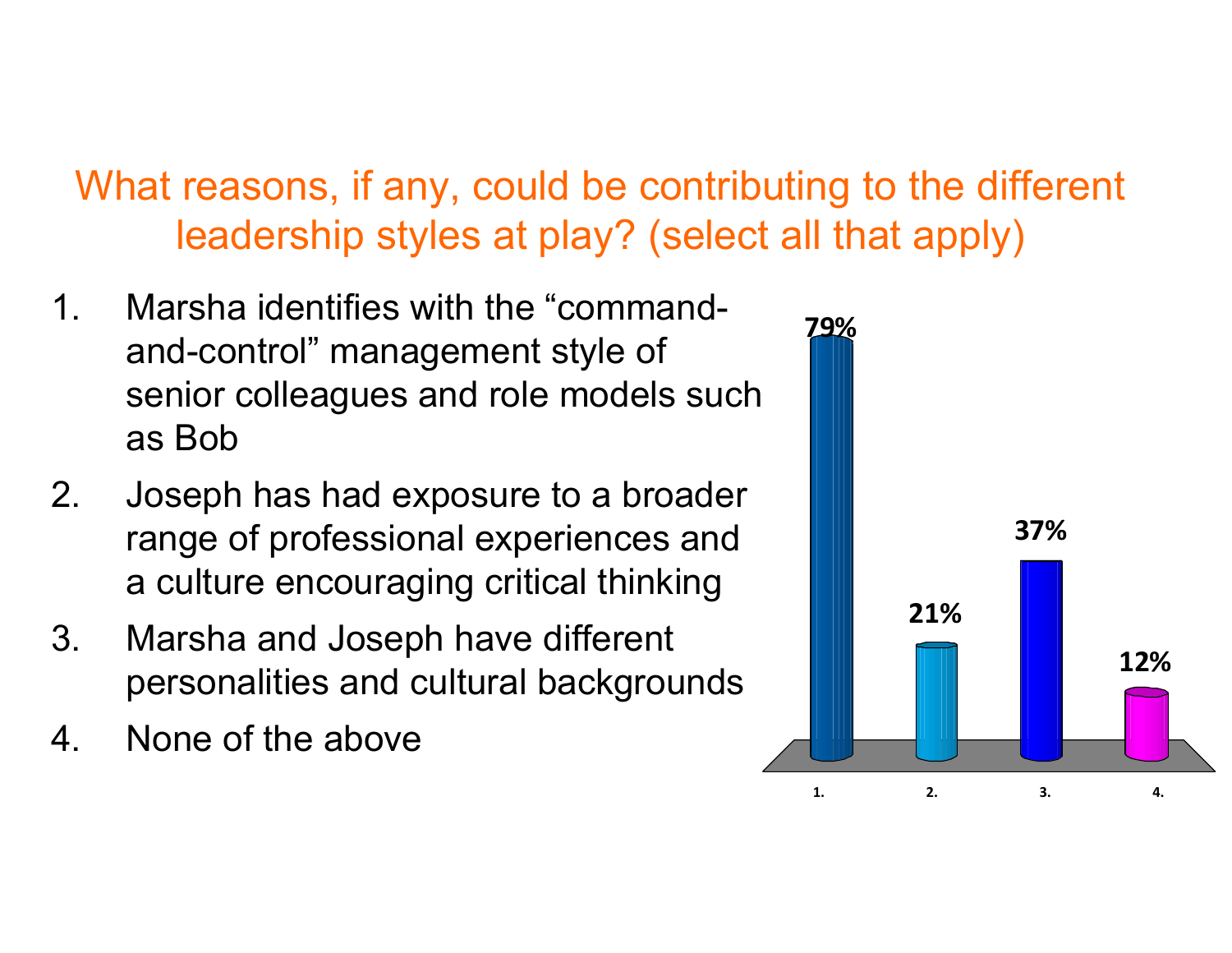### Which of the following, can you envisage your organization implementing, to setup managers for success as diversity champions? (select all that apply)

- $\mathbf 1$ . Focus on value creation over preserving the "status quo"
- $2.$ Define measures of success beyond quarterly financial results
- $3<sub>1</sub>$ Encourage personal manager commitment to diversity initiatives and recognise positive results
- $4.$ Initiate training sessions with role play exercises and reverse mentoring promoting empathy
- $5<sub>1</sub>$ Foster a culture of transparency where assumptions and biases can be challenged without judgement or fear of failure
- $6.$ None of the above  $-1$  can't envisage my organization doing any of these

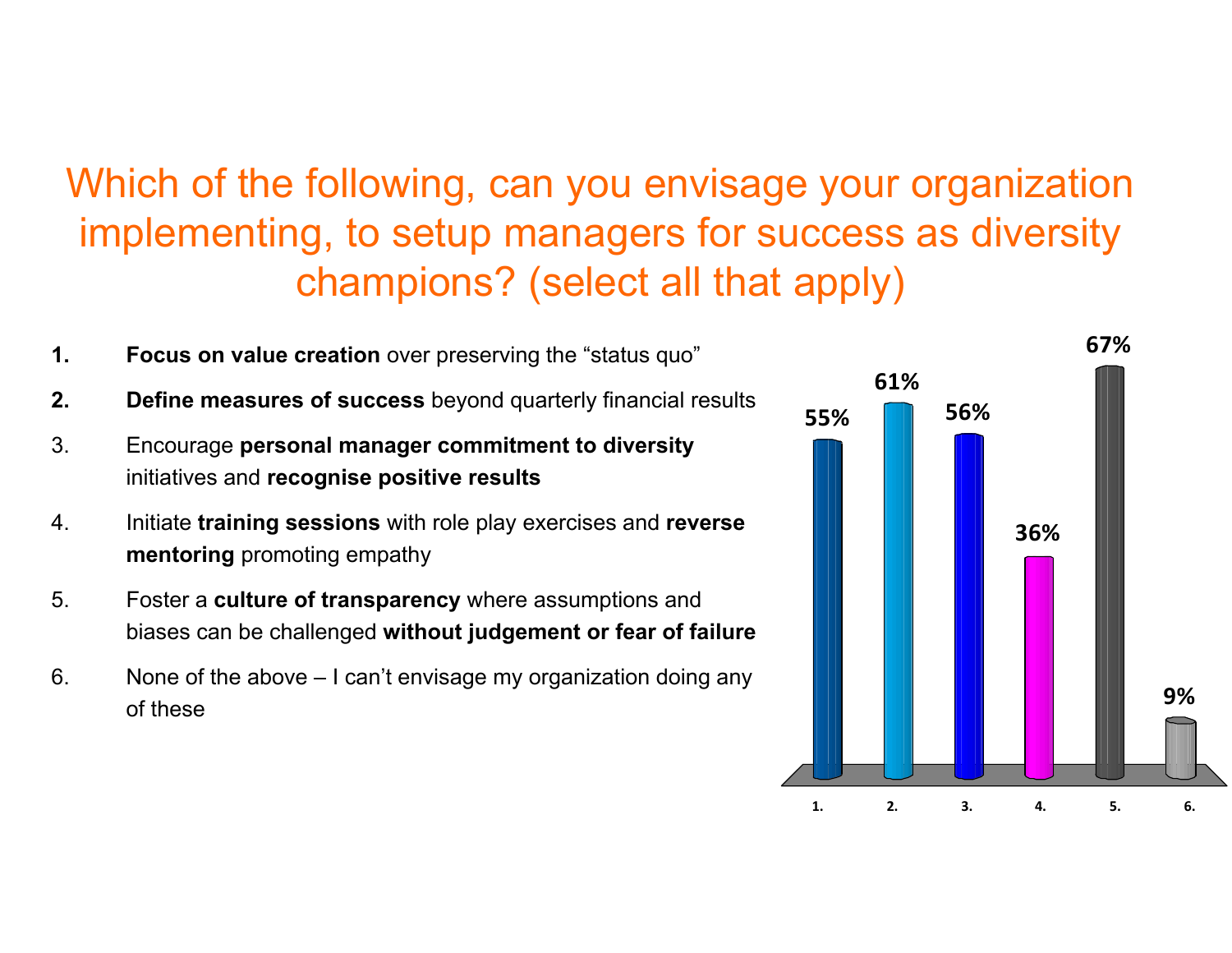Does your company have a process, formal or informal, for identifying high-potential employees?

- $1<sub>1</sub>$ Yes
- $2<sub>1</sub>$ **No**
- I don't know  $3<sub>1</sub>$

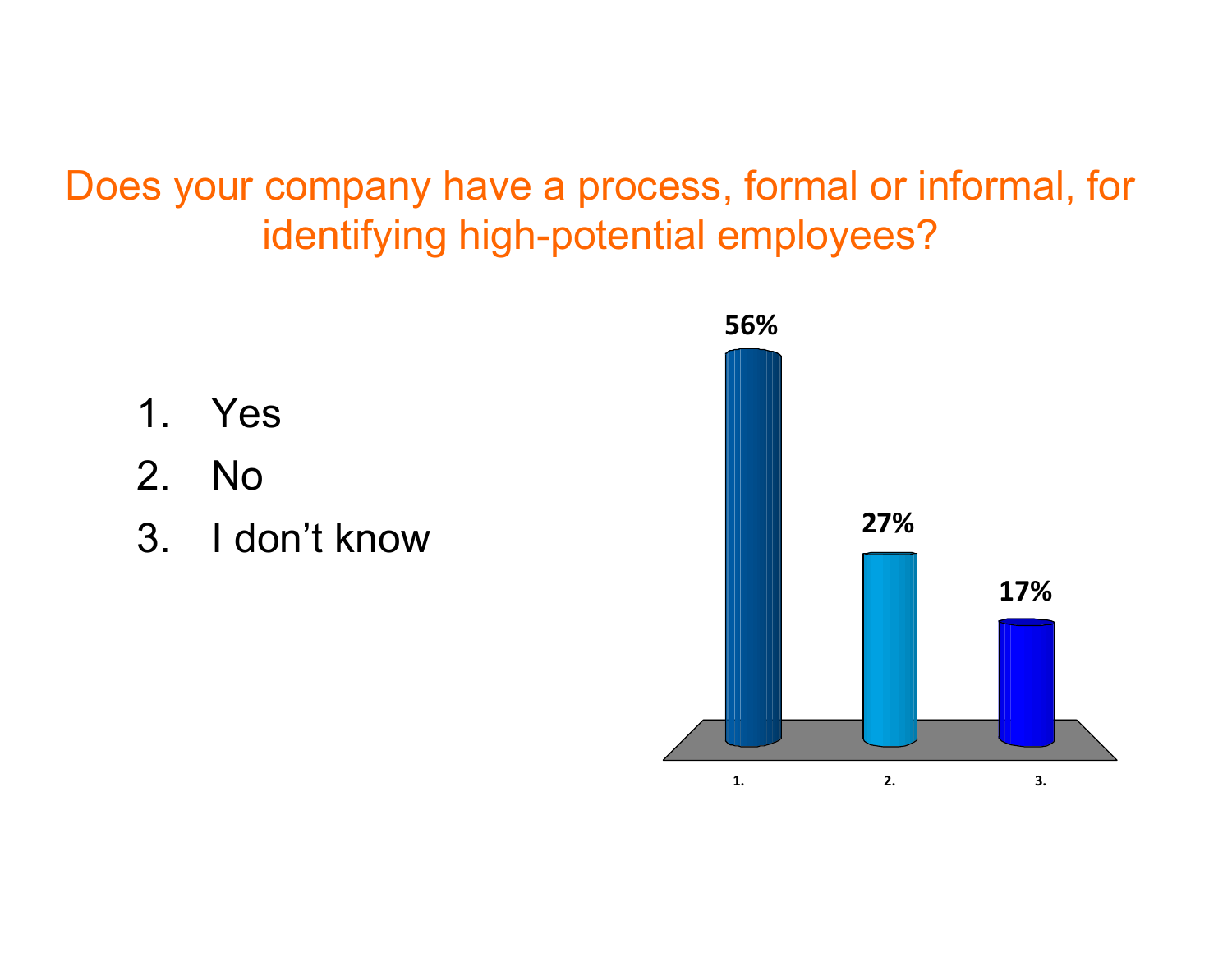In the last 12 months, has your manager talked to you about the following? (choose all that apply)

- 1. Your next career move
- 2. Your skills development needs to be promoted
- 3. Your place in the company's succession plan
- 4. None of the above

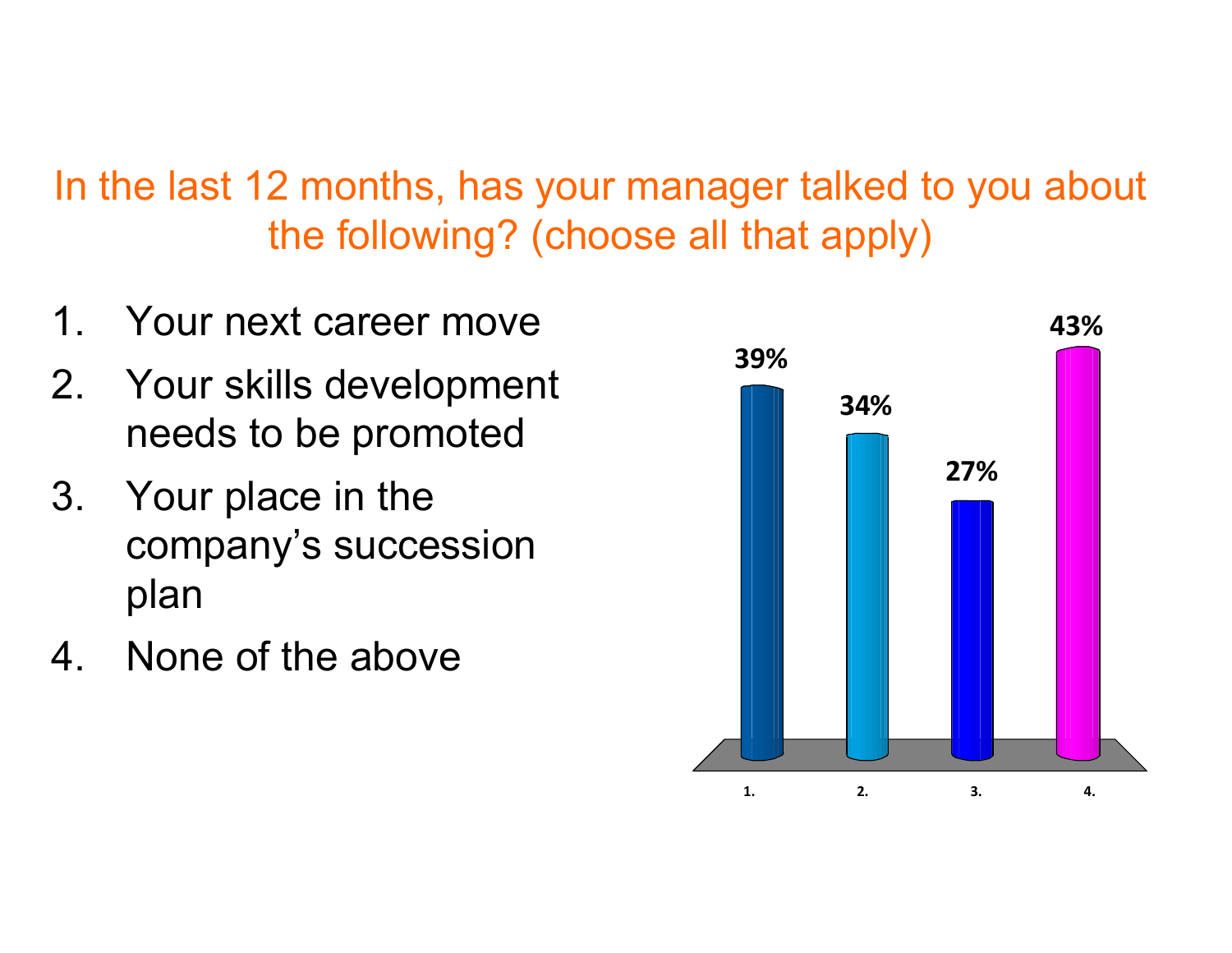### Do you currently have a sponsor?



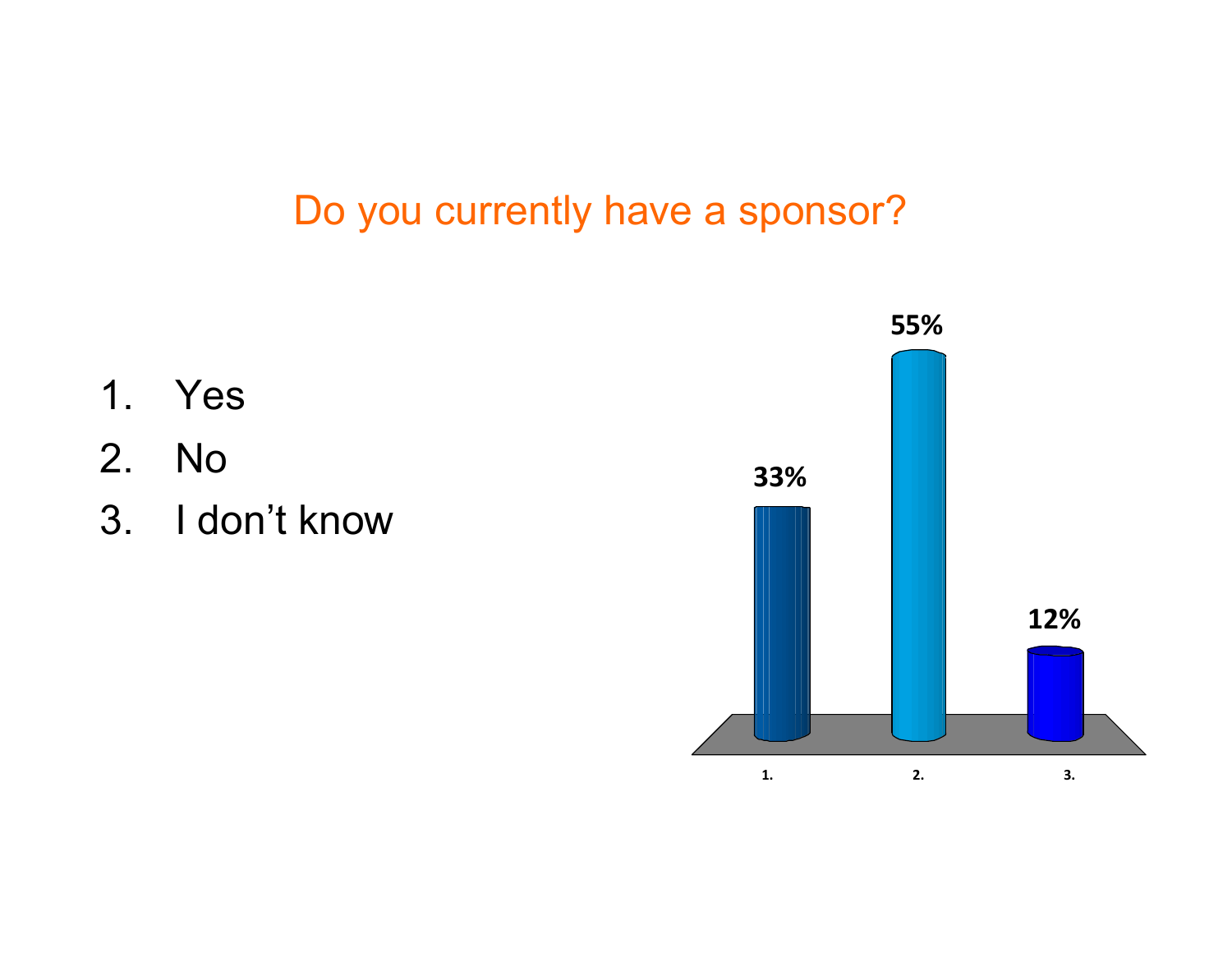#### Today's session has inspired me to make a positive difference...

- **Strongly agree**  $1.$
- 2. Agree
- **Disagree**  $3.$
- **Strongly disagree** 4.